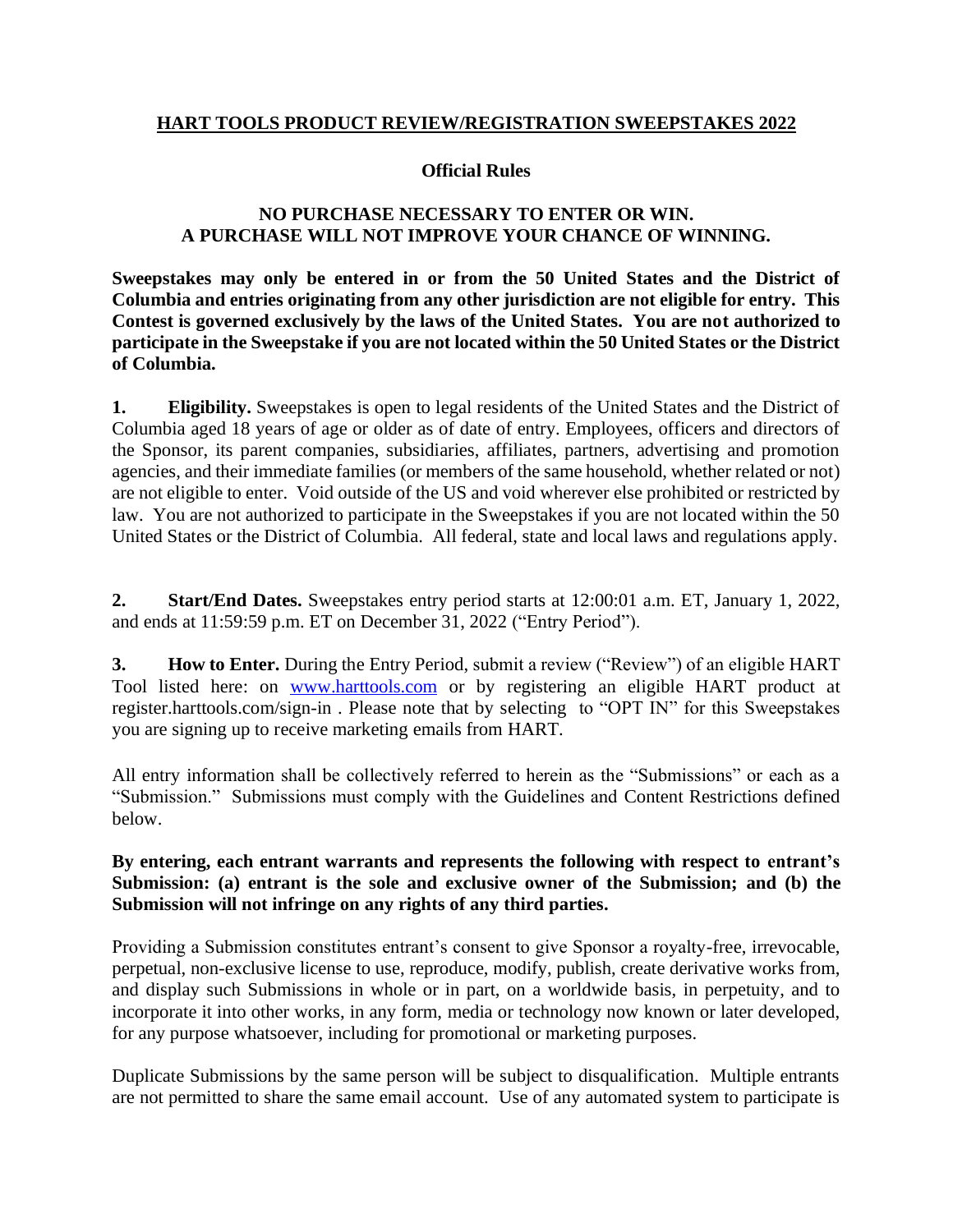prohibited and will result in disqualification. In the event of a dispute as to any email account, the authorized account holder of the email address used to register for the account will be deemed to be the entrant. The "authorized account holder" is the natural person assigned an email address by an Internet access provider, online service provider or other organization responsible for assigning email addresses for the domain associated with the submitted address. Each potential winner may be required to show proof of being the authorized account holder.

All entries become the sole and exclusive property of the Sponsor and receipt of entries will not be acknowledged or returned. Sponsor is not responsible for lost, late, illegible, stolen, incomplete, invalid, unintelligible, postage-due, misdirected, technically corrupted or garbled entries, which will be disqualified, or for problems of any kind whether mechanical, human or electronic. Proof of submission will not be deemed to be proof of receipt by Sponsor. By entering the Sweepstakes, entrants fully and unconditionally agree to be bound by these rules and the decisions of the judges, which will be final and binding in all matters relating to the Sweepstakes.

**4. Submission Guidelines and Content Restrictions:** By entering the Sweepstakes, each entrant agrees that entrant's Submission conforms to the Submission Guidelines and Content Restrictions as defined below (collectively, the "Guidelines and Restrictions") and that Sponsor, in its sole discretion, may remove any Submission and disqualify an entrant from the Sweepstakes if it believes, in its sole discretion, that the entrant's Submission fails to conform to the Guidelines and Restrictions.

# **Submission Guidelines**:

• The Submission must be in English.

# **Content Restrictions:**

- The Submission must not contain material that violates or infringes any rights of any other party, including but not limited to copyright, trademark, privacy, publicity or any other intellectual property rights;
- The Submission must not disparage Sponsor or any other person or party;
- The Submission must not contain material that is inappropriate, indecent, obscene hateful, tortious, defamatory, slanderous or libelous;
- The Submission must not contain material that promotes bigotry, racism, hatred or harm against any group or individual or promotes discrimination based on race, gender, religion, nationality, disability, sexual orientation or age;
- The Submission must not contain material that is unlawful, in violation of or contrary to the laws or regulations of the United States or of any jurisdiction where Submission is created;
- The Submission must be consistent with the image and values of Sponsor and be consistent with and satisfy the purpose of the Sweepstakes.

Each entrant acknowledges that other entrants may have used ideas and/or concepts in their Submission that may be similar in idea or concept to what is included in entrant's Submission. Each entrant understands and agrees that he/she shall not have any claim against any other entrant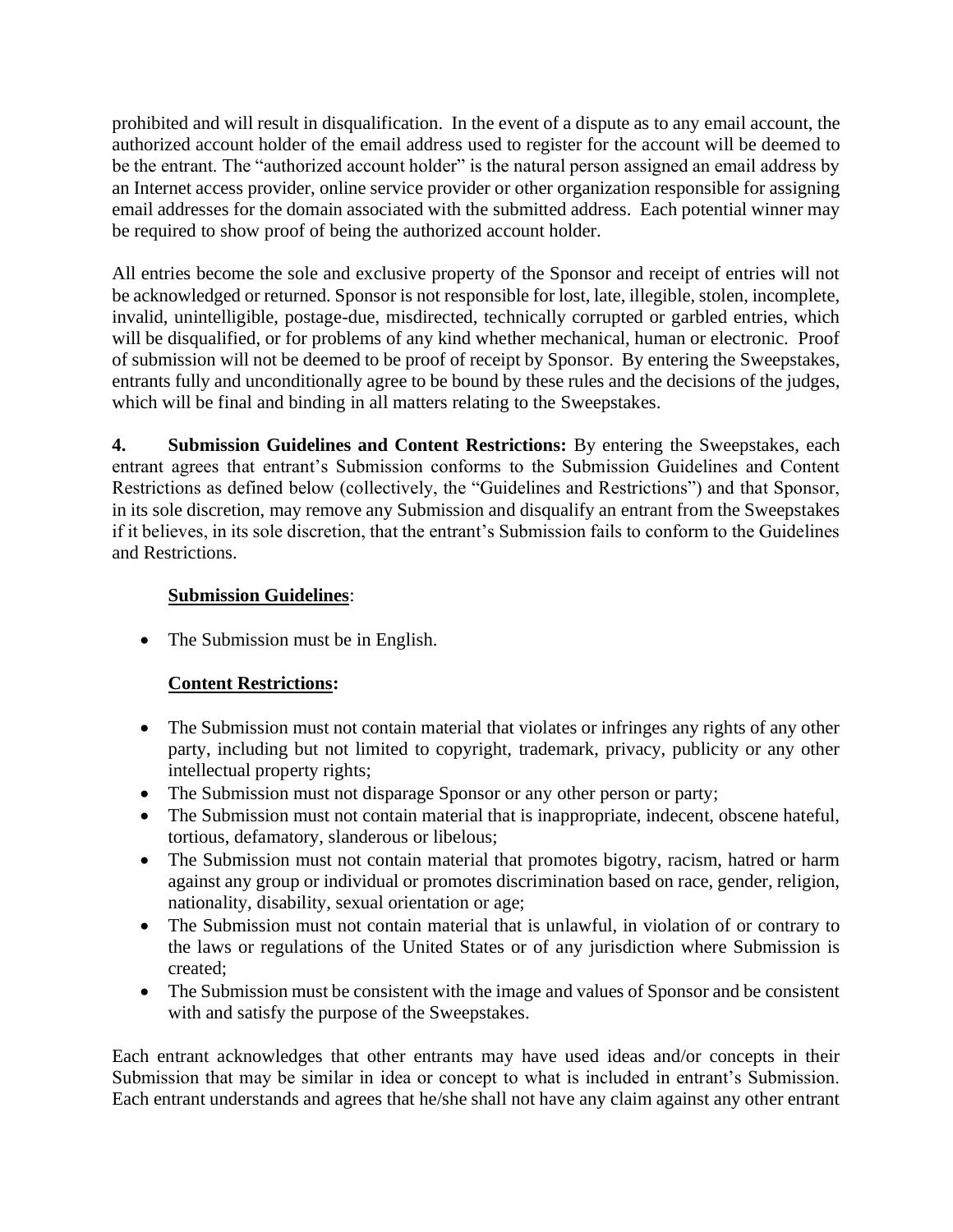or Sponsor arising out any such similarity or be entitled to any compensation because of any such similarity.

Sponsor's decisions are final and binding in all matters relating to this Sweepstakes, including, but not limited to, interpretation and application of these Official Rules. By entering the Sweepstakes, entrants fully and unconditionally agree to be bound by these rules and the decisions of the judges, which will be final and binding in all matters relating to the Sweepstakes.

**5. Random Drawing/Odds. Five (5) winners** will be selected at the conclusion of each monthly period of the Sweepstakes from all eligible entries received,. **One (1) winner** will be selected at the end of the year term from all eligible entries received. Odds of winning depend on the number of eligible entries received for the drawing. By entering the Sweepstakes, entrants fully and unconditionally agree to be bound by these rules and the decisions of the Sponsor, which will be final and binding in all matters relating to the Sweepstakes.

**6. Prizes.** Five (5) winners each month will receive a **\$100 Walmart Gift Card** that may be used for purchase at Walmart stores or its online store at<https://www.walmart.com/>. One(1) winner during the end of the year term will receive **ten thousand dollars (\$10,000.00) worth of**  Hart tools. No substitutions or cash redemptions. Winner must choose the ten thousand dollars (\$10,000.00) worth of tools within thirty days of being notified that they are the winner. Winner may choose a maximum of (2) units of an individual product. In the case of unavailability of a prize, Sponsor reserves the right to substitute a prize of equal or greater value. **ARV of all prizes: USD \$13000**. All taxes and unspecified expenses are the responsibility of winners. Delivery of prizes requires a street address (no P.O. Boxes). Prize includes shipping and handling.

**7. Notification.** Potential winners will be notified by direct message or email on or about the fifteenth business day of the respective month following the month in which they are selected. The potential winners may be required to provide full name and street address, as well as sign and return, where legal, an affidavit of eligibility, a release and a Publicity Release, and/or rights transfer document within the timeframe set forth in the winner notification. If any potential winner cannot be contacted within **five (5) days** of first notification attempt, if any potential winner rejects his/her prize, or in the event of noncompliance with these Sweepstakes rules and requirements, such prize will be forfeited and an alternate winner may be selected from all remaining eligible entries. Upon prize forfeiture, no compensation will be given. Limit one prize per person or household. Sponsor reserves the right to cancel, terminate, modify or suspend the Sweepstakes at any time in its sole discretion.

**8. Conditions.** All federal, state and local taxes are the sole responsibility of the winners. Participation in Sweepstakes and acceptance of prize constitutes each winner's permission for Sponsor to use his/her name, address (city and state), likeness, photograph, picture, portrait, voice, biographical information and/or any statements made by each winner regarding the Sweepstakes or Sponsor for advertising and promotional purposes without notice or additional compensation, except where prohibited by law. By entering the Sweepstakes, entrants agree to be bound by these Sweepstakes rules and by the decisions of the Sponsor, which are final as to all Sweepstakes related matters. In addition, by participating in this Sweepstakes and accepting any prize that may be won, entrants agree to release and hold harmless the Sponsor, its respective parents, subsidiaries,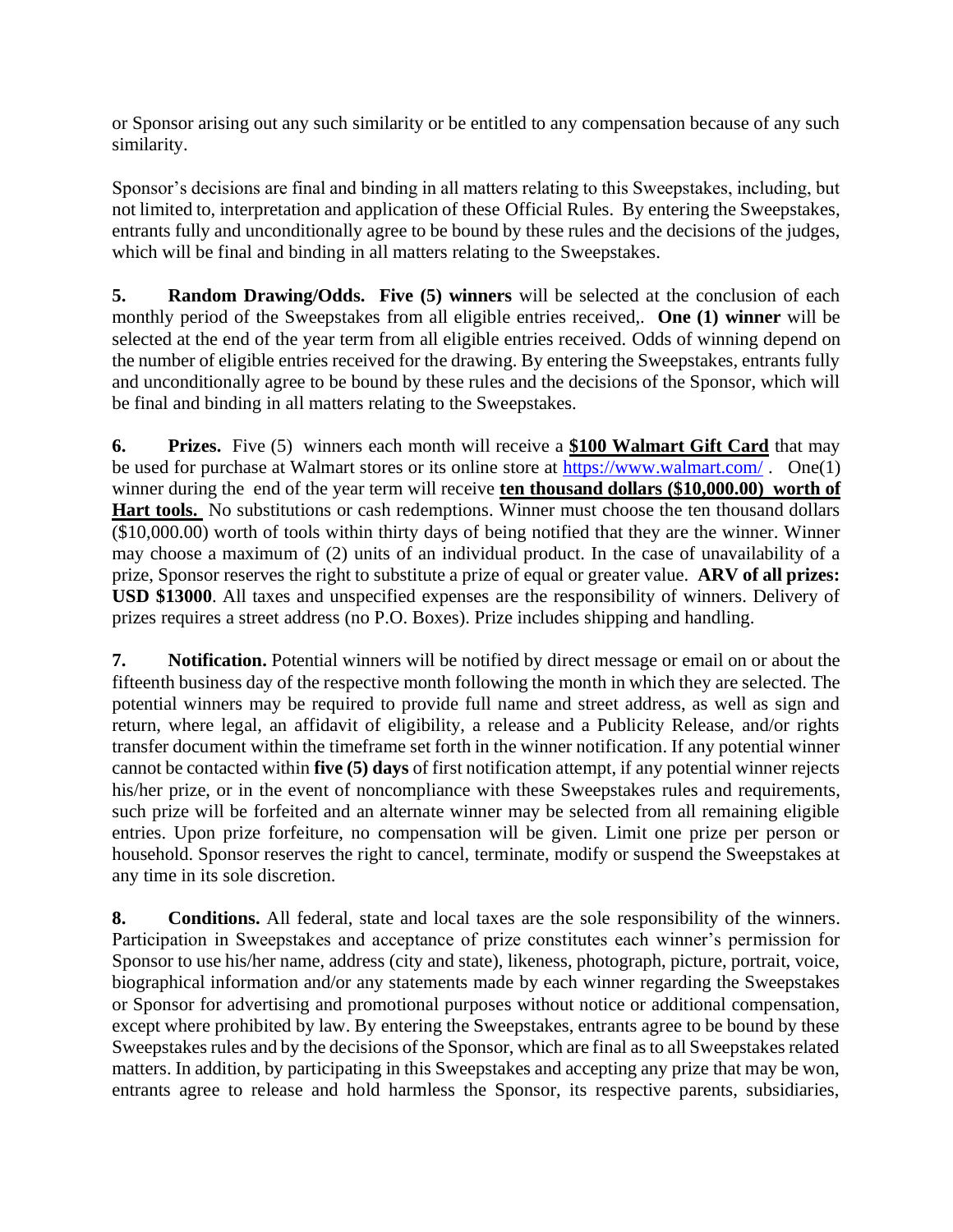affiliated and successor companies, partners, representatives, assigns, advertising and promotion agencies and prize suppliers, and the officers, directors, agents, representatives and employees of each (collectively, the "Released Parties") from any and all actions, claims, liability, injury, loss or damage arising in any manner, directly or indirectly, from participation in this Sweepstakes and/or acceptance or use of the prize, including without limitation claims for property damage, personal injury and/or death, and for any claims based on publicity rights, trademark infringement or any other intellectual property related cause of action. Entrants also authorize the Released Parties to use their name, voice, likeness, image, biographical data, any statements made by entrant regarding the Sweepstakes and city and state of residence in programming or promotional material or on a winners list (if applicable) without further notice or compensation unless prohibited by law. Entrants who do not comply with these Official Rules, or attempt to interfere with this Sweepstakes in any way shall be disqualified. There is no purchase or sales presentation required to participate. A purchase does not increase odds of winning.

**9. Additional Terms.** Sponsor is not responsible for failed, partial or garbled electronic transmissions, or for technical failures of any kind, including but not limited to electronic malfunction or damage of any network, hardware or software. If for any reason the Sweepstakes is not capable of running as planned, including infection by computer virus, bugs, tampering, unauthorized intervention, fraud, technical failures, or other causes that corrupt or affect the administration, security, fairness, integrity or proper conduct of the Sweepstakes, Sponsor reserves the right, in its sole discretion, to disqualify any individual who tampers with the entry process, and to cancel, terminate, modify or suspend the Sweepstakes. Sponsor is not responsible if the Sweepstakes cannot take place or any prize cannot be awarded due to interruptions due to acts of God, acts of war, natural disasters, weather or acts of terrorism. Sponsor shall not be liable for any error, omission, interruption, deletion, defect, delay in operation or transmission, communications line failure, theft or destruction or unauthorized access to, or alteration of, entries; or any problems or technical malfunctions of any telephone network or lines, computer online systems, servers, or providers, computer equipment, software, failure of any e-mail or electronic entry to be received on account of technical problems or traffic congestion on the Internet or at any website. In case of dispute as to the identity of any entrant, entry will be declared made by the authorized account holder of the email address associated with the entrant's account. "Authorized Account Holder" is defined as the natural person who is assigned an email address by an Internet access provider, online service provider, or other organization (e.g., business, educational, institution, etc.) responsible for assigning email addresses or the domain associated with the submitted email address. Sponsor may prohibit an entrant from participating in the Sweepstakes or winning a prize if, in its sole discretion, it determines that said entrant is attempting to undermine the legitimate operation of the Sweepstakes by cheating, hacking, deception, or other unfair playing practices (including the use of automated quick entry programs) or intending to annoy, abuse, threaten or harass any other entrants or Sponsor representatives.

CAUTION: ANY ATTEMPT BY AN ENTRANT TO DELIBERATELY DAMAGE ANY WEB SITE OR UNDERMINE THE LEGITIMATE OPERATION OF THE SWEEPSTAKES MAY BE A VIOLATION OF CRIMINAL AND CIVIL LAWS AND SHOULD SUCH AN ATTEMPT BE MADE, THE SPONSOR RESERVES THE RIGHT TO SEEK DAMAGES FROM ANY SUCH PERSON TO THE FULLEST EXTENT PERMITTED BY LAW.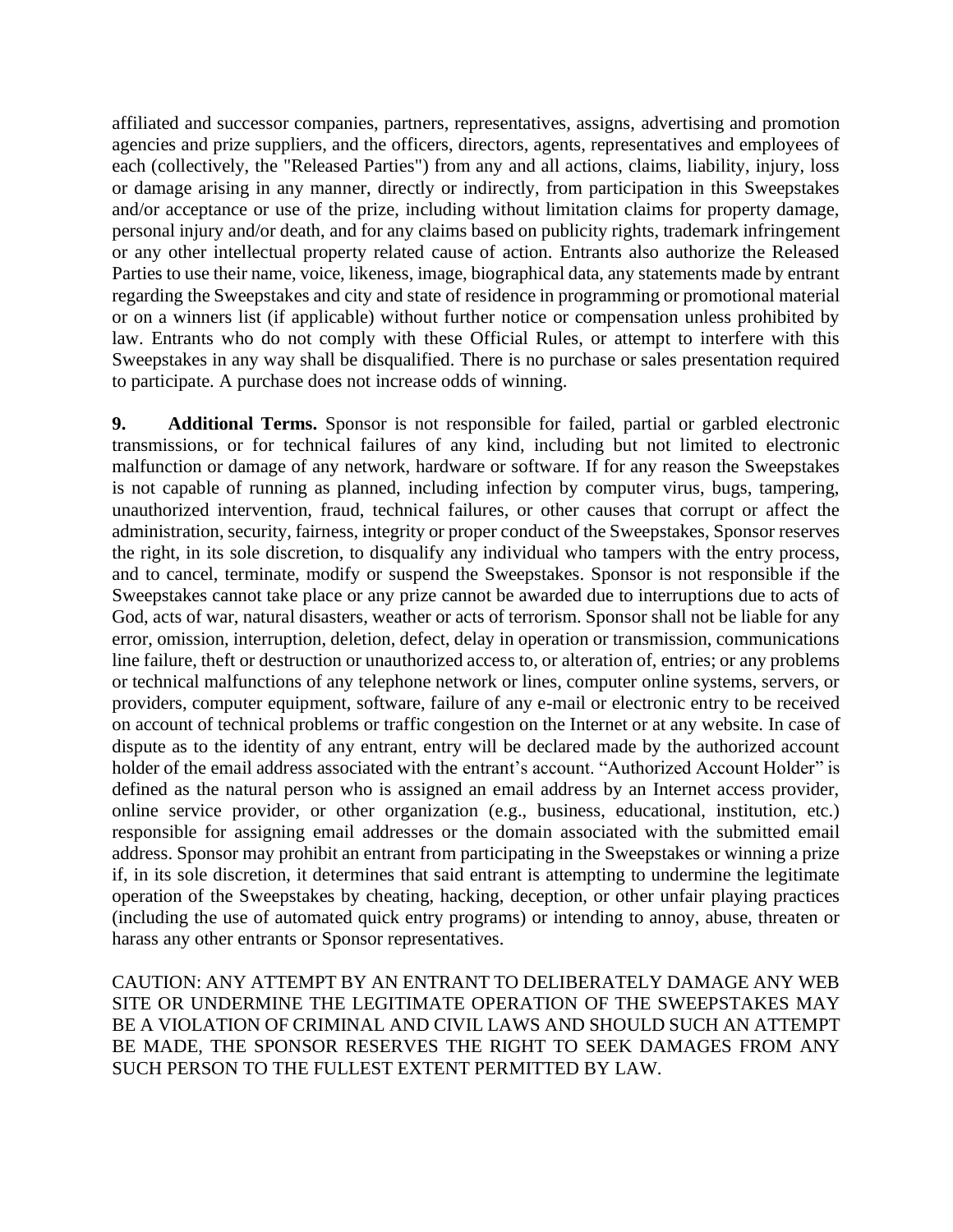**10. Limitation of Liability; Disclaimer of Warranties.** TO THE MAXIMUM EXTENT PERMITTED BY LAW, IN NO EVENT WILL THE RELEASED PARTIES BE RESPONSIBLE OR LIABLE FOR ANY DAMAGES OR LOSSES OF ANY KIND, INCLUDING DIRECT, INDIRECT, INCIDENTAL, CONSEQUENTIAL OR PUNITIVE DAMAGES ARISING OUT OF THIS SWEEPSTAKES, OR DOWNLOADING FROM AND/OR PRINTING MATERIAL DOWNLOADED FROM ANY WEBSITES ASSOCIATED WITH THE SWEEPSTAKES. WITHOUT LIMITING THE FOREGOING, AND TO THE MAXIMUM EXTENT PERMITTED BY LAW THIS SWEEPSTAKES AND ALL PRIZES ARE PROVIDED "AS IS" WITHOUT WARRANTY OF ANY KIND, EITHER EXPRESS OR IMPLIED, INCLUDING BUT NOT LIMITED TO, THE IMPLIED WARRANTIES OF MERCHANTABILITY, FITNESS FOR A PARTICULAR PURPOSE OR NON-INFRINGEMENT. SOME JURISDICTIONS MAY NOT ALLOW THE LIMITATIONS OR EXCLUSION OF LIABILITY FOR INCIDENTAL OR CONSEQUENTIAL DAMAGES OR EXCLUSION OF IMPLIED WARRANTIES SO SOME OF THE ABOVE LIMITATIONS OR EXCLUSIONS MAY NOT APPLY TO YOU. CHECK YOUR LOCAL LAWS FOR ANY RESTRICTIONS OR LIMITATIONS REGARDING THESE LIMITATIONS OR EXCLUSIONS.

**11. Disputes; Governing Law**. The parties waive all rights to trial in any action or proceeding instituted in connection with these Official Rules, including, without limitation, the Sweepstakes. Any controversy or claim arising out of or relating to these Official Rules and/or the Sweepstakes shall be settled by binding arbitration in accordance with the commercial arbitration rules of the American Arbitration Association. Any such controversy or claim shall be arbitrated on an individual basis, and shall not be consolidated in any arbitration with any claim or controversy of any other party. The arbitration shall be conducted in the State of South Carolina.

THESE OFFICIAL RULES AND THE INTERPRETATION OF ITS TERMS SHALL BE GOVERNED BY AND CONSTRUED IN ACCORDANCE WITH THE LAWS OF THE STATE OF SOUTH CAROLINA WITHOUT REGARD TO ITS CONFLICTS OF LAWS RULES. For any matters which are not subject to arbitration as set forth in these Official Rules and/or in connection with the entering of any judgment on an arbitration award in connection with these Official Rules and/or the Sweepstakes, the parties irrevocably submit and consent to the exclusive jurisdiction and venue of the state and federal courts located in the State of South Carolina. The parties agree not to raise the defense of forum non conveniens.

**12. Use of Data.** Sponsor will be collecting personal data about entrants online, in accordance with its privacy policy. Please review Sponsor's privacy policy at <https://www.harttools.com/privacy> . By participating in the Sweepstakes, entrants hereby agree to Sponsor's collection and usage of their personal information and acknowledge that they have read and accepted Sponsor's privacy policy.

**13. List of Winners.** To obtain name of winner, send a self-addressed, stamped envelope within three months after the end of the Entry Period, to: Winner's List, c/o, HART TOOLS PRODUCT REVIEW SWEEPSTAKES 2020, Hart Consumer Products, Inc., 100 Innovation Way, Anderson, SC 29621.